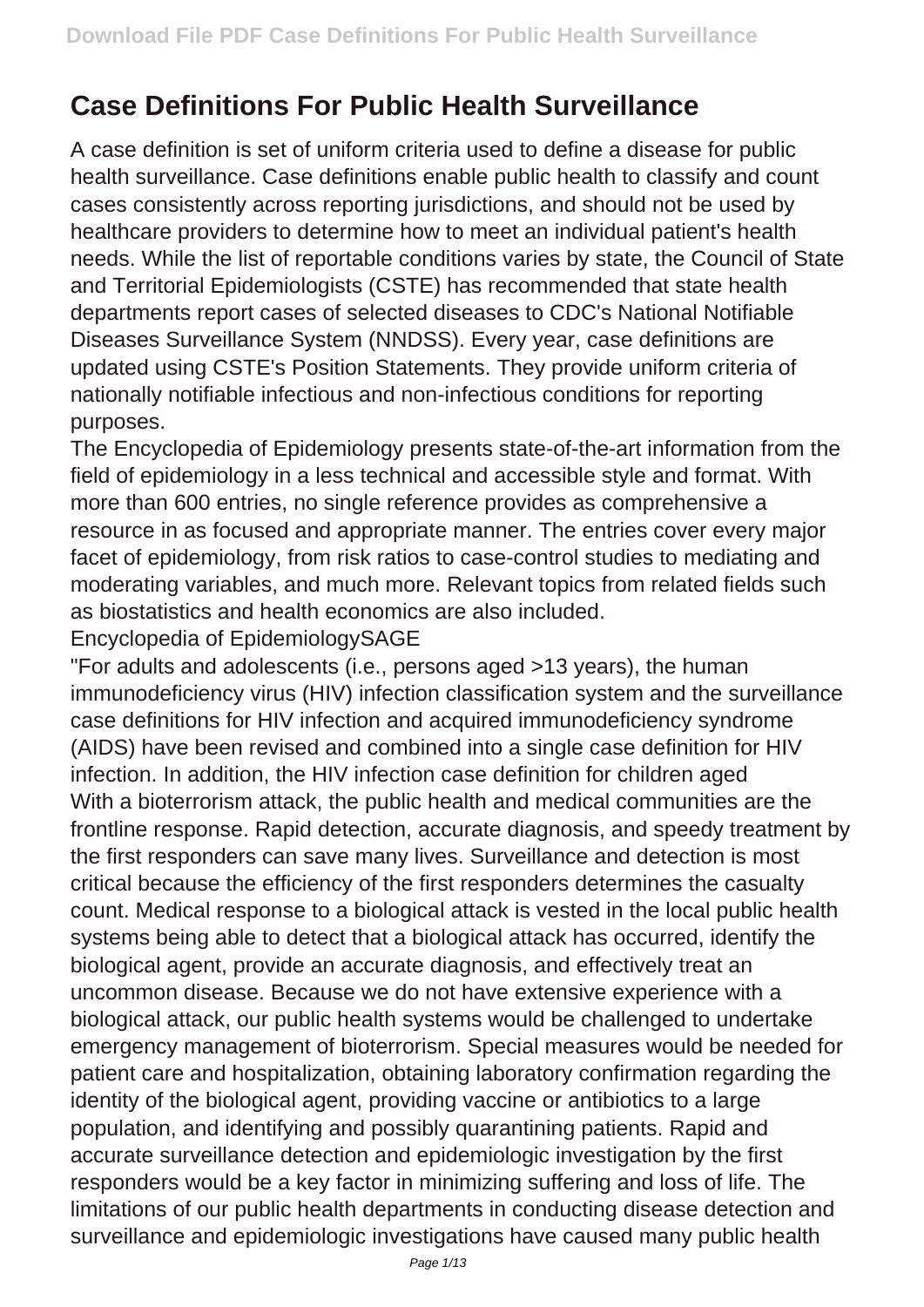experts to raise concerns about the adequacy of the country's infectious diseases surveillance network and its ability to function in the midst of a biological attack. This handbook gives a detailed explanation of the WHO/UNICEF guidelines for the integrated management of childhood illness (IMCI). The guidelines set out simple and effective methods for the prevention and management of the leading causes of serious illness and mortality in young children. They promote evidencebased assessment and treatment using a syndromic approach that supports the rational, effective and affordable use of drugs. The handbook gives an overview of the IMCI process and includes technical guidelines to assess and classify a sick young infant aged from one week up to two months, and a sick young child aged two months to five years; as well as guidance on how to identify treatment; communicate and counsel; and give follow-up care.

The Ryan White Comprehensive AIDS Resources Emergency (CARE) Act gives funding to cities, states, and other public and private entities to provide care and support services to individuals with HIV and AIDS who have low-incomes and little or no insurance. The CARE Act is a discretionary program that relies on annual appropriations from Congress to provide care for low-income, uninsured, or underinsured individuals who have no other resources to pay for care. Despite its successes, funding has been insufficient to address all of the inequalities and gaps in coverage for people with HIV. In response to a congressional mandate, an Institute of Medicine committee was formed to reevaluate whether CARE allocation strategies are an equitable and efficient way of distributing resources to jurisdictions with the greatest needs and to assess whether quality of care can be refined and expanded. Measuring What Matters: Allocation, Planning, and Quality Assessment for the Ryan White CARE Act proposes several types of analyses that could be used to guide the evaluation and improvement of allocation formulas, as well as a framework for assessing quality of care provided to HIV-infected persons.

This fully updated edition of Infectious DiseaseSurveillance is for frontline public health practitioners,epidemiologists, and clinical microbiologists who are engaged incommunicable disease control. It is also a foundational textfor trainees in public health, applied epidemiology, postgraduatemedicine and nursing programs. The second edition portrays both the conceptual framework andpractical aspects of infectious disease surveillance. It is acomprehensive resource designed to improve the tracking ofinfectious diseases and to serve as a starting point in thedevelopment of new surveillance systems. Infectious DiseaseSurveillance includes over 45 chapters from over 100contributors, and topics organized into six sections based on majorthemes. Section One highlights the critical role surveillanceplays in public health and it provides an overview of the currentInternational Health Regulations (2005) in addition to successesand challenges in infectious disease eradication. Section Two describes surveillance systems based onlogical program areas such as foodborne illnesses, vectorbornediseases, sexually transmitted diseases, viral hepatitis healthcareand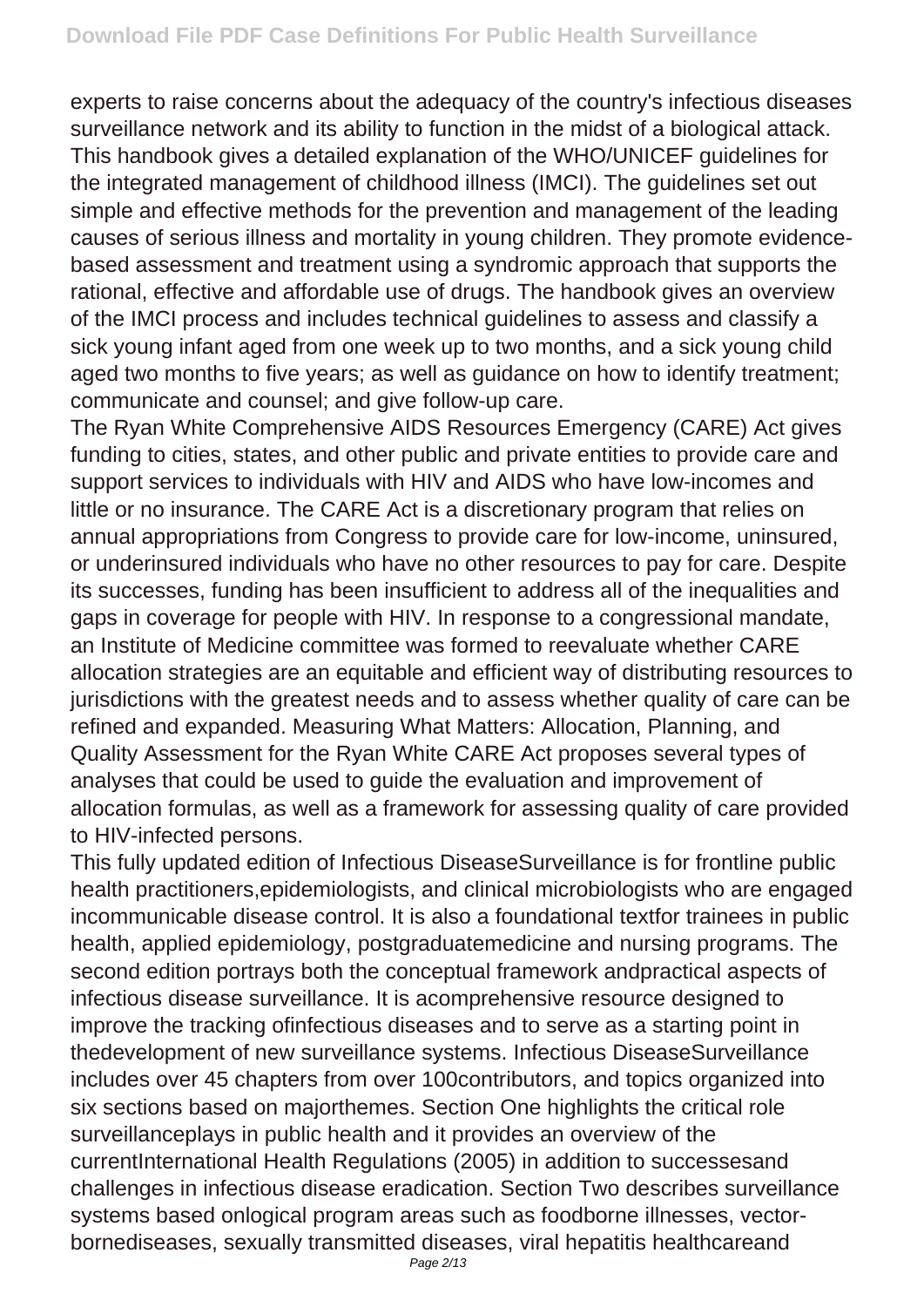transplantation associated infections. Attention is devoted toprograms for monitoring unexplained deaths, agents of bioterrorism,mass gatherings, and disease associated with internationaltravel. Sections Three and Four explore the uses of the Internetand wireless technologies to advance infectious diseasesurveillance in various settings with emphasis on best practicesbased on deployed systems. They also address molecular laboratorymethods, and statistical and geospatial analysis, and evaluation ofsystems for early epidemic detection. Sections Five and Six discuss legal and ethicalconsiderations, communication strategies and appliedepidemiology-training programs. The rest of the chapters offerpublic-private partnerships, as well lessons from the 2009-2010H1N1 influenza pandemic and future directions for infectiousdisease surveillance.

Hardly a day goes by without news headlines concerning infectious disease threats. Currently the spectre of a pandemic of influenza A|H1N1 is raising its head, and heated debates are taking place about the pro's and con's of vaccinating young girls against human papilloma virus. For an evidence-based and responsible communication of infectious disease topics to avoid misunderstandings and overreaction of the public, we need solid scientific knowledge and an understanding of all aspects of infectious diseases and their control. The aim of our book is to present the reader with the general picture and the main ideas of the subject. The book introduces the reader to methodological aspects of epidemiology that are specific for infectious diseases and provides insight into the epidemiology of some classes of infectious diseases characterized by their main modes of transmission. This choice of topics bridges the gap between scientific research on the clinical, biological, mathematical, social and economic aspects of infectious diseases and their applications in public health. The book will help the reader to understand the impact of infectious diseases on modern society and the instruments that policy makers have at their disposal to deal with these challenges. It is written for students of the health sciences, both of curative medicine and public health, and for experts that are active in these and related domains, and it may be of interest for the educated layman since the technical level is kept relatively low.

A NEW AND ESSENTIAL RESOURCE FOR THE PRACTICE OF EPIDEMIOLOGY AND PUBLIC HEALTH The CDC Field Epidemiology Manual is a definitive guide to investigating acute public health events on the ground and in real time. Assembled and written by experts from the Centers for Disease Control and Prevention as well as other leading public health agencies, it offers current and field-tested guidance for every stage of an outbreak investigation -- from identification to intervention and other core considerations along the way. Modeled after Michael Gregg's seminal book Field Epidemiology, this CDC manual ushers investigators through the core elements of field work, including many of the challenges inherent to outbreaks: working with multiple state and federal agencies or multinational organizations; legal considerations; and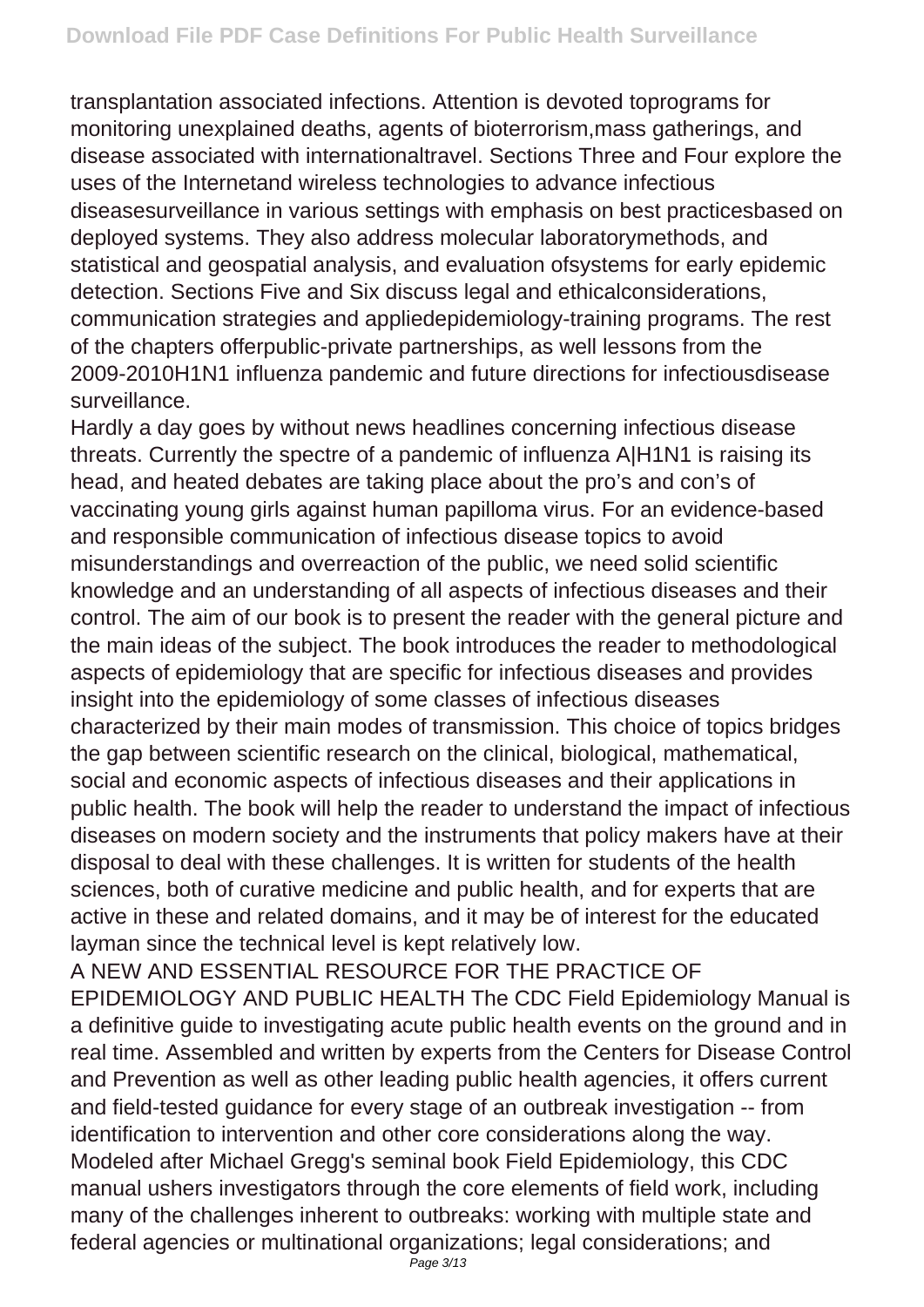effective utilization of an incident-management approach. Additional coverage includes: · Updated guidance for new tools in field investigations, including the latest technologies for data collection and incorporating data from geographic information systems (GIS) · Tips for investigations in unique settings, including healthcare and community-congregate sites · Advice for responding to different types of outbreaks, including acute enteric disease; suspected biologic or toxic agents; and outbreaks of violence, suicide, and other forms of injury For the everchanging public health landscape, The CDC Field Epidemiology Manual offers a new, authoritative resource for effective outbreak response to acute and emerging threats. \*\*\* Oxford University Press will donate a portion of the proceeds from this book to the CDC Foundation, an independent nonprofit and the sole entity created by Congress to mobilize philanthropic and private-sector resources to support the Centers for Disease Control and Prevention's critical health protection work. To learn more about the CDC Foundation, visit www.cdcfoundation.org.

The first edition of this book "Assessing tuberculosis prevalence through population-based surveys" was published by the World Health Organization in 2007 (ISBN 9789290613145). Its aim was to provide guidance to countries about how to estimate the prevalence of tuberculosis (TB) disease through populationbased surveys. Designed for TB experts, survey investigators, researchers and advisers at national and international levels, the "red book" (as it soon came to be known) explained the core survey methods, including calculation of sample sizes, strategies for screening and diagnosis, case definitions, field operations, and how to analyse and report results. This second (lime) edition will help users to justify, design, fund, implement and analyse a high-quality national TB prevalence survey; to repeat surveys that allow comparisons with earlier surveys; to maximize the value of the data collected during surveys; and to ensure standardisation of methods across multiple surveys in more than 20 countries in WHO s African, Eastern Mediterranean, South-East Asia and Western Pacific regions.

This edition is the most updated since its inception, is the essential text for students and professionals working in and around epidemiology or using its methods. It covers subject areas - genetics, clinical epidemiology, public health practice/policy, preventive medicine, health promotion, social sciences and methods for clinical research.

Experts estimate that as many as 98,000 people die in any given year from medical errors that occur in hospitals. That's more than die from motor vehicle accidents, breast cancer, or AIDS--three causes that receive far more public attention. Indeed, more people die annually from medication errors than from workplace injuries. Add the financial cost to the human tragedy, and medical error easily rises to the top ranks of urgent, widespread public problems. To Err Is Human breaks the silence that has surrounded medical errors and their consequence--but not by pointing fingers at caring health care professionals who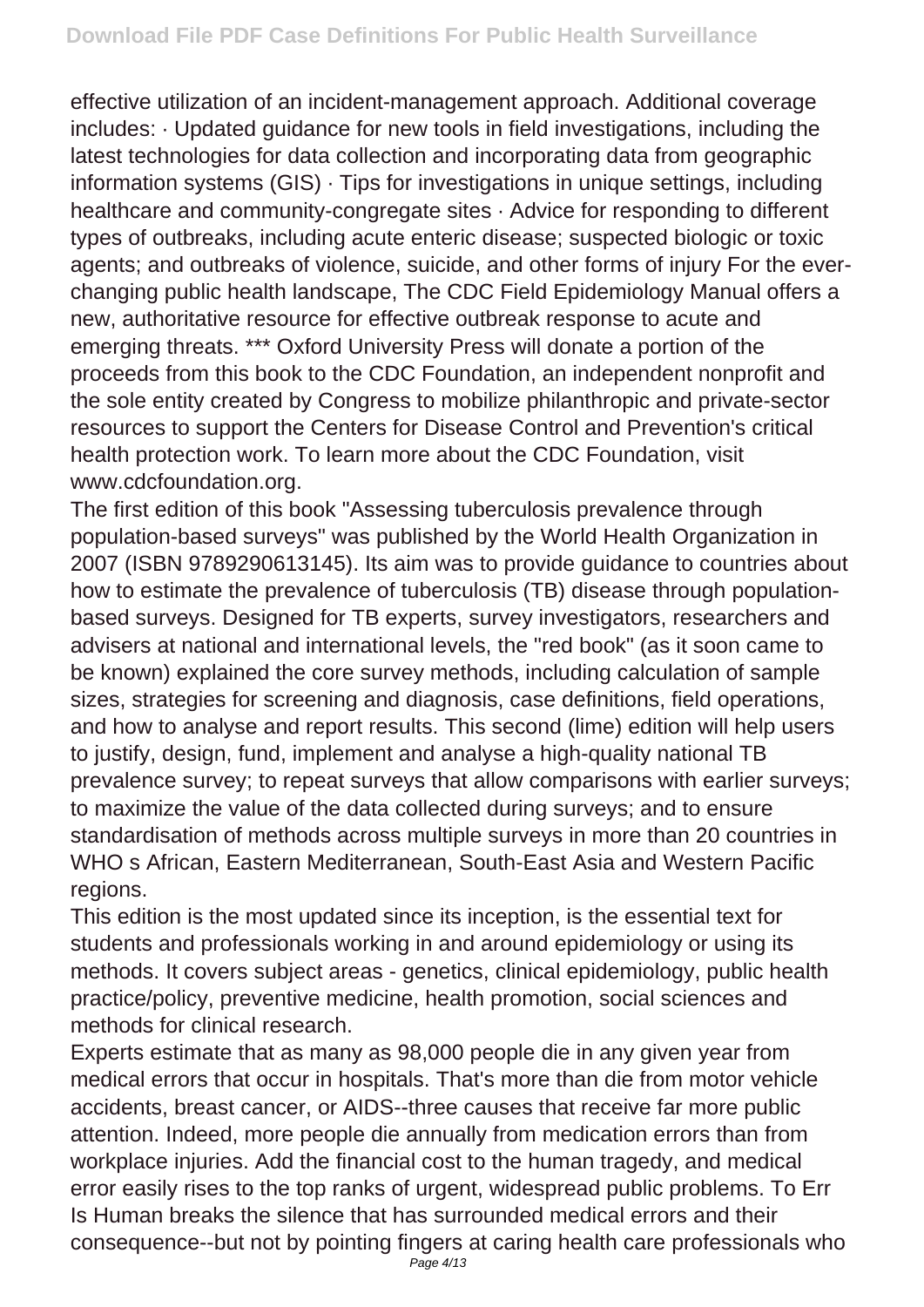make honest mistakes. After all, to err is human. Instead, this book sets forth a national agenda--with state and local implications--for reducing medical errors and improving patient safety through the design of a safer health system. This volume reveals the often startling statistics of medical error and the disparity between the incidence of error and public perception of it, given many patients' expectations that the medical profession always performs perfectly. A careful examination is made of how the surrounding forces of legislation, regulation, and market activity influence the quality of care provided by health care organizations and then looks at their handling of medical mistakes. Using a detailed case study, the book reviews the current understanding of why these mistakes happen. A key theme is that legitimate liability concerns discourage reporting of errors--which begs the question, "How can we learn from our mistakes?" Balancing regulatory versus market-based initiatives and public versus private efforts, the Institute of Medicine presents wide-ranging recommendations for improving patient safety, in the areas of leadership, improved data collection and analysis, and development of effective systems at the level of direct patient care. To Err Is Human asserts that the problem is not bad people in health care--it is that good people are working in bad systems that need to be made safer. Comprehensive and straightforward, this book offers a clear prescription for raising the level of patient safety in American health care. It also explains how patients themselves can influence the quality of care that they receive once they check into the hospital. This book will be vitally important to federal, state, and local health policy makers and regulators, health professional licensing officials, hospital administrators, medical educators and students, health caregivers, health journalists, patient advocates--as well as patients themselves. First in a series of publications from the Quality of Health Care in America, a project initiated by the Institute of **Medicine** 

The ultimate guide for anyone wondering how President Joe Biden will respond to the COVID-19 pandemic—all his plans, goals, and executive orders in response to the coronavirus crisis. Shortly after being inaugurated as the 46th President of the United States, Joe Biden and his administration released this 200 page guide detailing his plans to respond to the coronavirus pandemic. The National Strategy for the COVID-19 Response and Pandemic Preparedness breaks down seven crucial goals of President Joe Biden's administration with regards to the coronavirus pandemic: 1. Restore trust with the American people. 2. Mount a safe, effective, and comprehensive vaccination campaign. 3. Mitigate spread through expanding masking, testing, data, treatments, health care workforce, and clear public health standards. 4. Immediately expand emergency relief and exercise the Defense Production Act. 5. Safely reopen schools, businesses, and travel while protecting workers. 6. Protect those most at risk and advance equity, including across racial, ethnic and rural/urban lines. 7. Restore U.S. leadership globally and build better preparedness for future threats. Each of these goals are explained and detailed in the book, with evidence about the current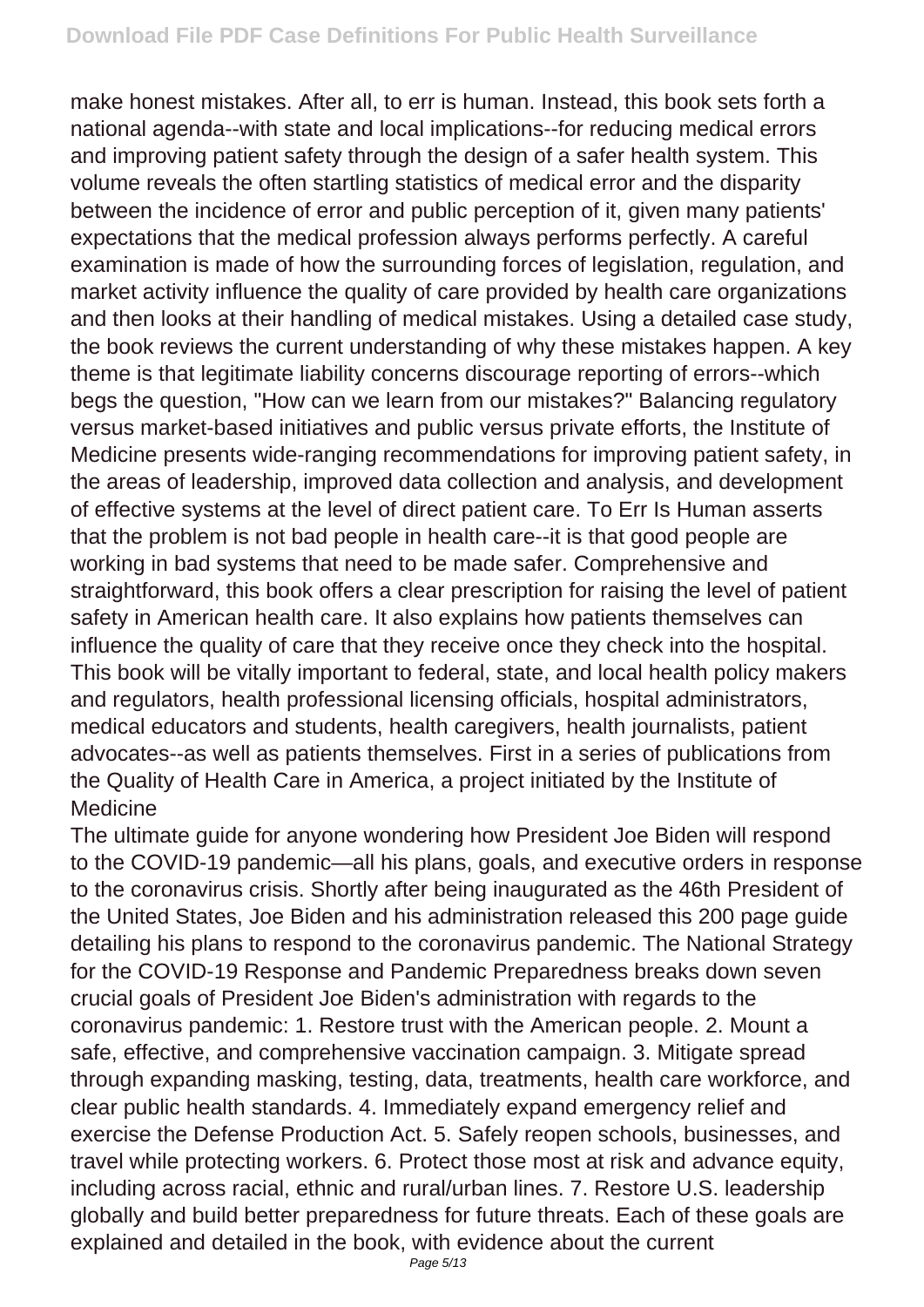circumstances and how we got here, as well as plans and concrete steps to achieve each goal. Also included is the full text of the many Executive Orders that will be issued by President Biden to achieve each of these goals. The National Strategy for the COVID-19 Response and Pandemic Preparedness is required reading for anyone interested in or concerned about the COVID-19 pandemic and its effects on American society.

Over the past decades, epidemiology has made a relevant contribution to public health by identifying health problems and analysing their determinants. Recent developments call for new and applied methods to support the planning, implementation and evaluation of public health policies and programmes. This book presents an integrated overview of such epidemiological methods, to be used within the joined working process of several public health disciplines. It provides relevant theories, concepts and tools, illustrated with practical examples in order to empower epidemiologists in public health.The first part of this book describes epidemiological history in a nutshell and explains the relationship with the public health domain. It closes with the presentation of a joint work cycle for policy, practice and research: the public health cycle.Part two presents seven steps epidemiologists should follow to strengthen their contribution to the public health cycle: conduct a needs assessment, support priority setting, formulate aims and objectives, construct a logic model, develop an evaluation plan, perform quality control, and analyse processes and outcomes.Part three illustrates the institutional architecture of public health and describes the professional fields of policy and health promotion as knowledge of these major fields facilitates interdisciplinary collaboration in each stage of the public health cycle.This book is intended for students and epidemiologists in public health practice. It was written by 20 Dutch authors with either longstanding experience or fresh enthusiasm. The editors are all affiliated with Academic Collaborative Centres for Public Health in the Netherlands, which aim to bridge the gap between policy, practice and research.

v. 1. Research findings -- v. 2. Concepts and methodology -- v. 3. Implementation issues -- v. 4. Programs, tools and products.

The Foundations of Epidemiology is an introductory level text intended for a broad range of courses in epidemiology, including those in medical schools, schools of public health, dental schools, schools of nursing, and other professional schools. Minimal familiarity with statistics is assumed in the book, although the text is not intended as a primary introduction to statistics; an appendix provides the necessary overview of statistics necessary to understand epidemiologic concepts, including sampling, significance testing, confidence intervals, correlation and linear regression, relative risks and attributable fractions, the life table, and Cohen's Kappa statistic. Basic epidemiologic concepts, such as rates and ratios, age adjustment, incubation periods, investigation of an outbreak time-place-and person, agent-value, inter- and intraobserver variability, odds ratios, randomized trials, and cohort and case-control study designs are illustrated using examples from a variety of conditions, including asthma, food poisoning, coronary heart disease, measles, stroke, lung cancer, ovarian cancer, breast cancer, venous thrombosis, histoplasmosis, lyme disease, and AIDS. The text consists of 13 chapters, each of which includes study problems and solutions. A discussion of the uses of epidemiology in clinical settings includes a guide to the critical review of medical and related literature.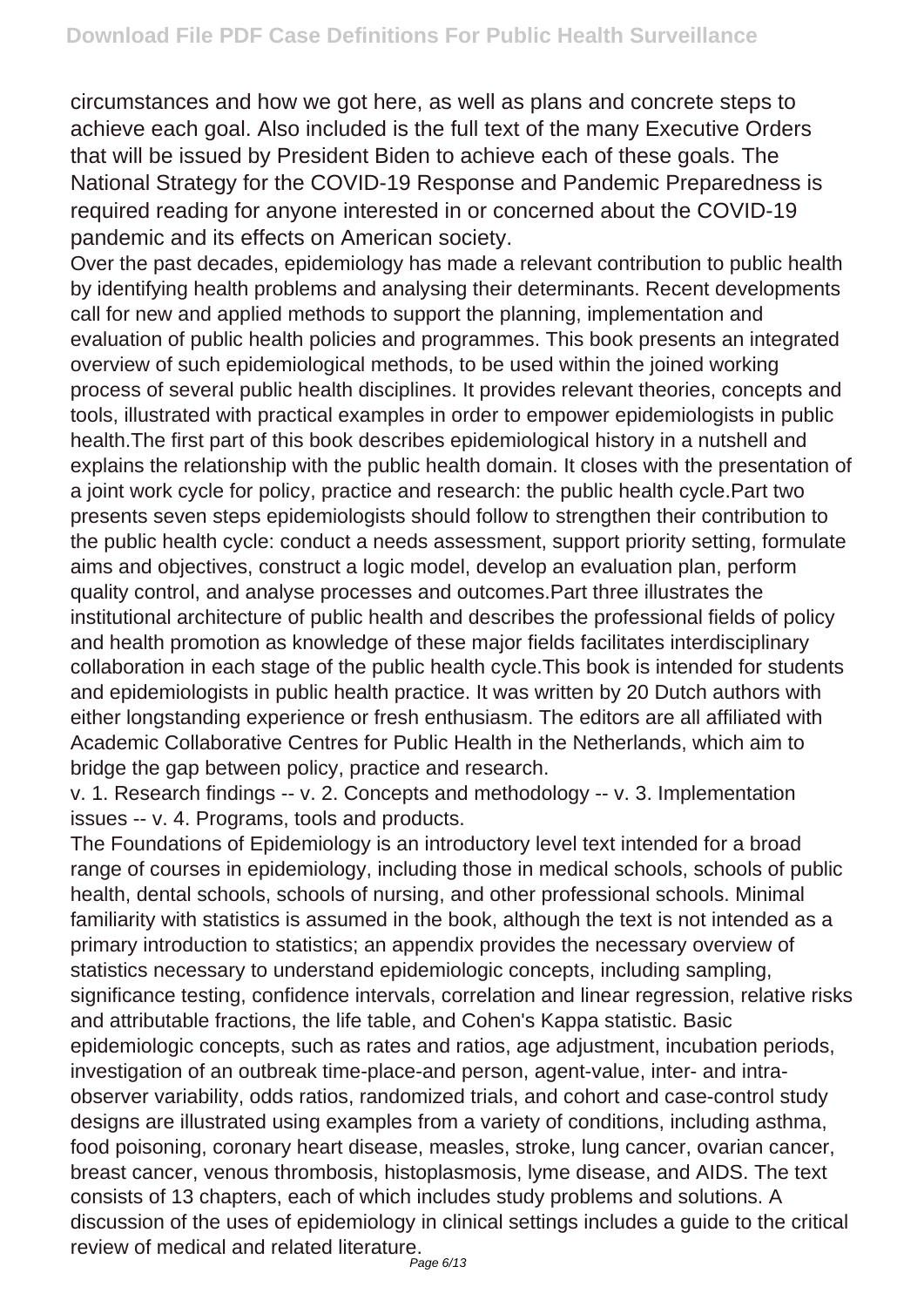The Forum on Emerging Infections was created in 1996 in response to a request from the Centers for Disease Control and Prevention and the National Institutes of Health. The goal of the forum is to provide structured opportunities for representatives from academia, industry, professional and interest groups, and government to examine and discuss scientific and policy issues that relate to research, prevention, detection, and management of emerging infectious diseases. A critical part of this mission has been the convening of a series of workshops. Public Health Systems and Emerging Infections summarizes the fourth in a series of five workshops. With a focus on our knowledge and understanding of the role of private and public health sectors in emerging infectious disease surveillance and response, the participants explored the effects of privatization of public health laboratories and the modernization of public health care. The issues discussed included epidemiological investigation, surveillance, communication, coordination, resource allocations, and economic support. More than 2 decades have passed since the 1990-1991 conflict in the Persian Gulf. During the intervening years, many Gulf War veterans have experienced various unexplained symptoms that many associate with service in the gulf region, but no specific exposure has been definitively associated with symptoms. Numerous researchers have described the pattern of signs and symptoms found in deployed Gulf War veterans and noted that they report unexplained symptoms at higher rates than nondeployed veterans or veterans deployed elsewhere during the same period. Gulf War veterans have consistently shown a higher level of morbidity than the nondeployed, in some cases with severe and debilitating consequences. However, efforts to define a unique illness or syndrome in Gulf War veterans have failed, as have attempts to develop a uniformly accepted case definition. Chronic Multisymptom Illness in Gulf War Veterans is a comprehensive review of the available scientific and medical literature regarding symptoms for chronic multisymptom illness (CMI) among the 1991 Gulf War Veterans. This report evaluates and summarizes the literature in an effort to identify appropriate terminology to use in referring to CMI in Gulf War Veterans. While the report does not recommend one specific case definition over another, Chronic Multisymptom Illness in Gulf War Veterans does recommend the consideration of two case definitions on the basis of their concordance with the evidence and their ability to identify specific symptoms commonly reported by Gulf War veterans. This report recommends that the Department of Veterans Affairs use the term Gulf War illness rather than CMI. The report recommends that that the Department of Veterans Affairs, to the extent possible, systematically assess existing data to identify additional features of Gulf War illness, such as onset, duration, severity, frequency of symptoms, and exclusionary criteria to produce a more robust case definition.

This fourth edition of the anthrax guidelines encompasses a systematic review of the extensive new scientific literature and relevant publications up to end 2007 including all the new information that emerged in the 3-4 years after the anthrax letter events. This updated edition provides information on the disease and its importance, its etiology and ecology, and offers guidance on the detection, diagnostic, epidemiology, disinfection and decontamination, treatment and prophylaxis procedures, as well as control and surveillance processes for anthrax in humans and animals. With two rounds of a rigorous peer-review process, it is a relevant source of information for the management of anthrax in humans and animals.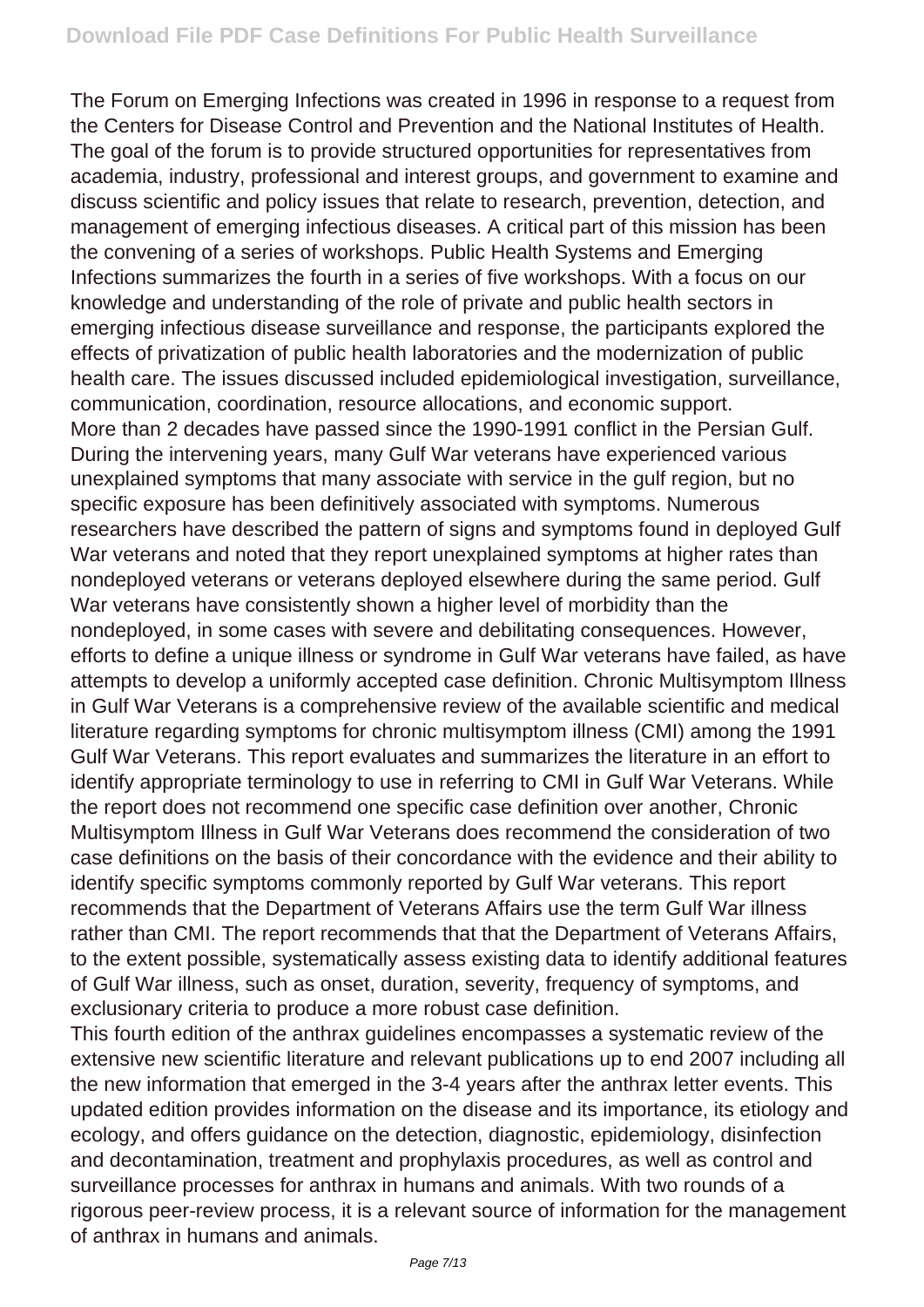An important medical milestone for anyone connected with ME/CFS! Myalgic Encephalomyelitis / Chronic Fatigue Syndrome: Clinical Working Case Definition, Diagnostic and Treatment Protocols includes a clinical definition (clinical diagnostic criteria) for myalgic encephalomyelitis/chronic fatigue syndrome (ME/CFS). The clinical case definition was developed by an expert medical consensus panel of treating physicians, teaching faculty and world leaders in the research of ME/CFS. An expert subcommittee of Health Canada established the Terms of Reference for the consensus panel. The definition more adequately reflects the complexity of symptoms of a given patient's pathogenesis and should establish ME/CFS as a distinct medical entity and help distinguish it from overlapping medical conditions in the absence of a definitive laboratory test. "The clinical definition will enable clinicians to make an early diagnosis which may assist in lessening the impact of ME/CFS in some patients," said Dr. Bruce M. Carruthers, lead author of the definition. "It will reduce the expensive problem of patients being sent to many specialists before being diagnosed and will allow patients to receive appropriate treatments in a timely fashion." The panel's clinical case definition determines that more of the prominent symptoms are compulsory and symptoms that share a common region of pathogenesis are grouped together for clarity. In addition to severe prolonged fatigue, the definition includes the hallmark symptoms of post-exertional malaise and/or fatigue, sleep dysfunction, pain, two or more of the given neurological/cognitive manifestations, and at least one of the given symptoms from two of the categories of autonomic, neuroendocrine, and immune manifestations. Diagnostic exclusions and common co-morbid entities are also given. The special issue of the Journal of Chronic Fatigue Syndrome also includes a discussion of prominent symptoms, clinical practice diagnostic and treatment guidelines based on the best available research evidence, and an overview of available research on ME/CFS. The expert panel of 11 physicians—who have diagnosed and/or treated more than 20,000 ME/CFS patients between them—has developed a clinical case definition that provides a flexible conceptual framework based on the characteristic patterns of symptom clusters, which reflect specific areas of pathogenesis. The expert subcommittee of Health Canada selected the expert consensus panel. Authors include: Dr. Bruce M. Carruthers, lead author of the consensus document; co-author of the draft of the original version of the ME/CFS clinical definition, diagnostic and treatment protocols document; internal medicine, Galiano, British Columbia. Dr. Anil Kumar Jain, co-author of the draft the original version of the ME/CFS consensus document, affiliate of Ottawa Hospital, Ontario. Dr. Kenny L. De Meirleir, Professor Physiology and Medicine, Vrije Universiteit Brussel, Brussels, Belgium; ME/CFS researcher and clinician; organizer of the World Congress on Chronic Fatigue Syndrome and Related Disorders; a board member of the American Association for Chronic Fatigue Syndrome; and co-editor of Chronic Fatigue Syndrome: Critical Reviews and Clinical Advances (Haworth) Dr. Daniel L. Peterson, affiliate of the Sierra Internal Medicine Associates in Incline Village, Nevada; ME/CFS researcher and clinician; a board member of the American Association for Chronic Fatigue Syndrome; and member of the International Chronic Fatigue Syndrome Study Group Dr. Nancy G. Klimas, Clinical Professor of Medicine in Microbiology/Immunology/Allergy and Psychology, University of Miami School of Medicine; ME/CFS researcher and clinician; a board member of the American Association for Chronic Fatigue Syndrome; and member of the federal CFS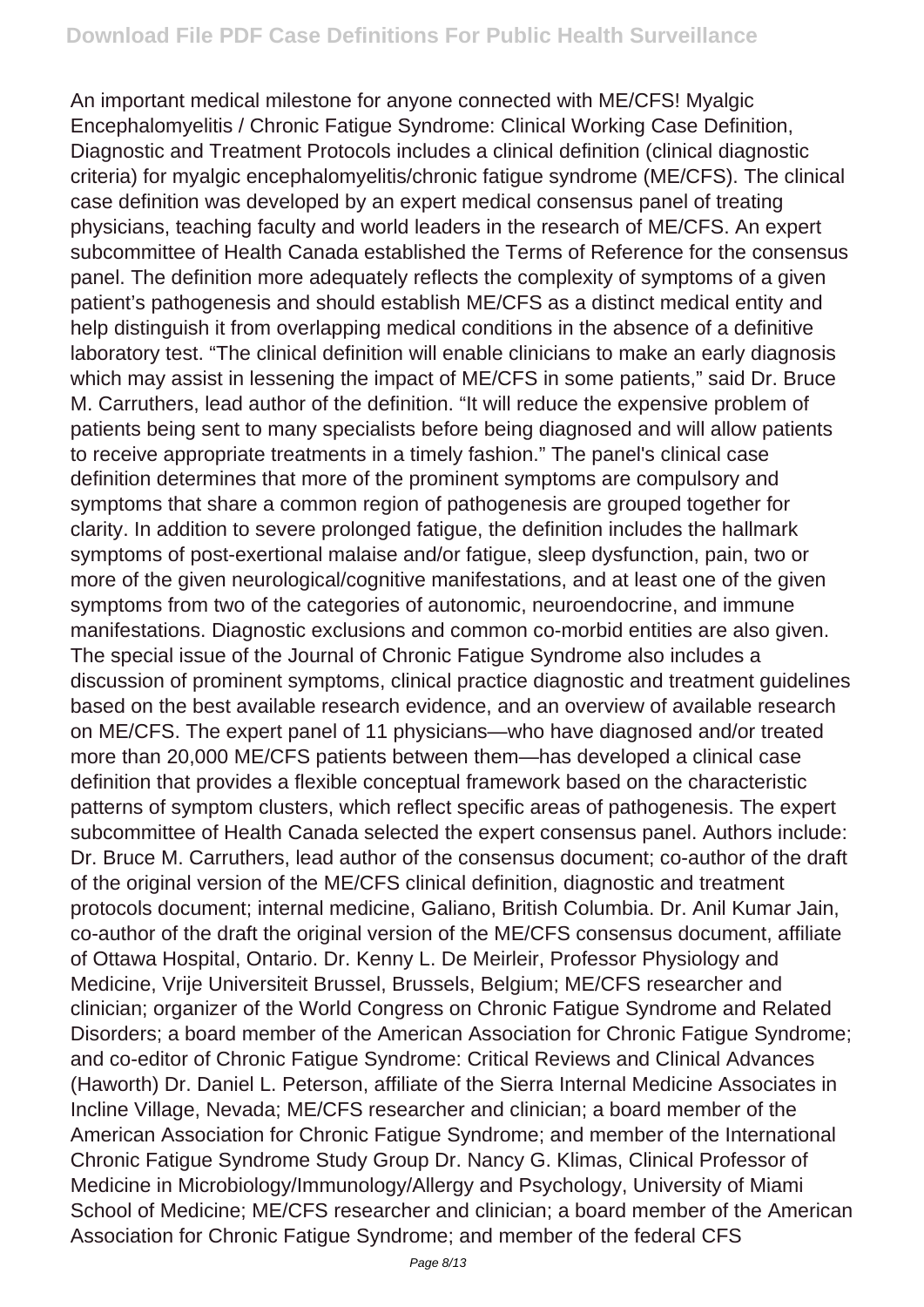Coordinating Committee Dr. A. Martin Lerner, staff physician at William Beaumont Hospital in Royal Oak, Michigan; Clinical professor and former chief of the Division of Infectious Diseases at Wayne State University's School of Medicine; and ME/CFS researcher and clinician Dr. Alison C. Bested, haematological pathologist; former head of the Division of Haematology and Immunology at the Toronto East General and Orthopaedic Hospital; affiliate of the Environmental Health Clinic and Sunnybrook & Women's College Health Sciences Centre, Toronto, Ontario; ME/CFS researcher and clinician Dr. Pierre Flor-Henry, Clinical Professor of Psychiatry, University of Alberta; Clinical Director of General Psychiatry and Director of the Clinical Diagnostic and Research Centre, both based at Alberta Hospital in Edmonton, Alberta, Canada; ME/CFS brain researcher Dr. Pradip Joshi, internal medicine, Clinical Associate Professor of Medicine at Memorial University of Newfoundland in St. John's, Canada Dr. A. C. Peter Powles, Professor Emeritus, Faculty of Health Science, McMasters University, Hamilton; Professor, Faculty of Medicine, University of Toronto; Chief of Medicine and Sleep Disorders Consultant, St. Joseph's Health Centre, Toronto; Sleep Disorder Consultant at the Sleep Disorder Clinic at St. Joseph's Healthcare, Hamilton, and Central West Sleep Affiliation, Paris, Ontario Dr. Jeffrey A. Sherkey, family medicine, affiliate of the University Health Network, Toronto, Ontario; and diagnosed with chronic fatigue syndrome nearly 10 years ago Marjorie I. van de Sande, Consensus Coordinator; and Director of Education for the National ME/FM Action Network, Canada Myalgic Encephalomyelitis / Chronic Fatigue Syndrome: Clinical Working Case Definition, Diagnostic and Treatment Protocols also addresses diagnostic exclusions and common co-morbid entities. This groundbreaking book is must reading for anyone connected with the disease—personally or professionally. "This text presents an organized approach to planning, developing, and implementing public health surveillance systems. It has a broad scope, discussing legal and ethical issues as well as technical problems"--Jacket cover.

Infectious Disease Epidemiology is a concise reference guide which provides trainees and practicing epidemiologists with the information that they need to understand the basic concepts necessary for working in this specialist area. Divided into two sections, part one comprehensively covers the basic principles and methods relevant to the study of infectious disease epidemiology. It is organised in order of increasing complexity, ranging from a general introduction to subjects such as mathematical modelling and sero-epidemiology. Part two examines key major infectious diseases that are of global significance. Grouped by their route of transmission for ease of reference, they include diseases that present a particular burden or a high potential for causing mortality. This practical guide will be essential reading for postgraduate students in infectious disease epidemiology, health protection trainees, and practicing epidemiologists.

Natural disasters and cholera outbreaks. Ebola, SARS, and concerns over pandemic flu. HIV and AIDS. E. coli outbreaks from contaminated produce and fast foods. Threats of bioterrorism. Contamination of compounded drugs. Vaccination refusals and outbreaks of preventable diseases. These are just some of the headlines from the last 30-plus years highlighting the essential roles and responsibilities of public health, all of which come with ethical issues and the responsibilities they create. Public health has achieved extraordinary successes. And yet these successes also bring with them ethical tension. Not all public health successes are equally distributed in the population;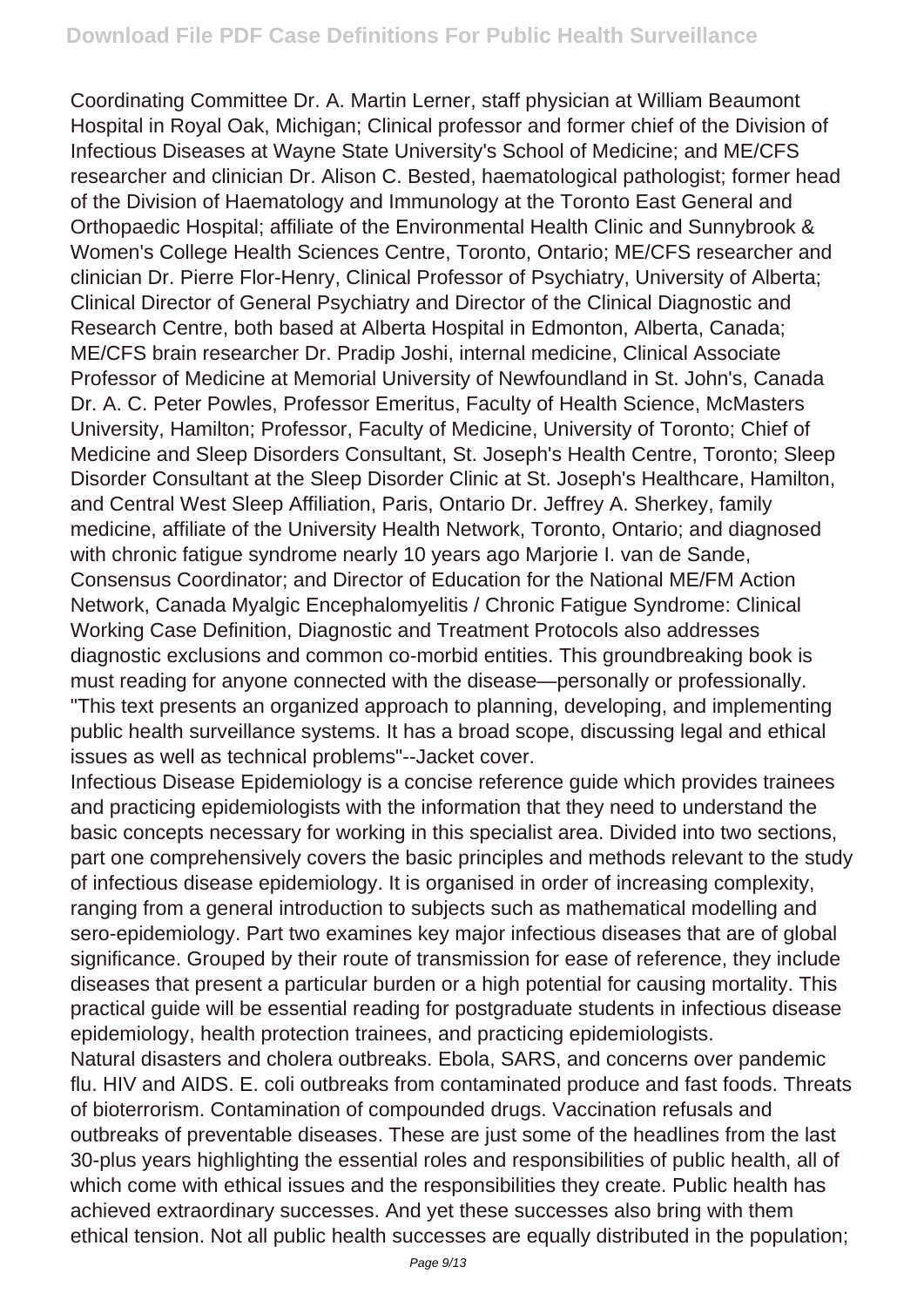extraordinary health disparities between rich and poor still exist. The most successful public health programs sometimes rely on policies that, while improving public health conditions, also limit individual rights. Public health practitioners and policymakers face these and other questions of ethics routinely in their work, and they must navigate their sometimes competing responsibilities to the health of the public with other important societal values such as privacy, autonomy, and prevailing cultural norms. This Oxford Handbook provides a sweeping and comprehensive review of the current state of public health ethics, addressing these and numerous other questions. Taking account of the wide range of topics under the umbrella of public health and the ethical issues raised by them, this volume is organized into fifteen sections. It begins with two sections that discuss the conceptual foundations, ethical tensions, and ethical frameworks of and for public health and how public health does its work. The thirteen sections that follow examine the application of public health ethics considerations and approaches across a broad range of public health topics. While chapters are organized into topical sections, each chapter is designed to serve as a standalone contribution. The book includes 73 chapters covering many topics from varying perspectives, a recognition of the diversity of the issues that define public health ethics in the U.S. and globally. This Handbook is an authoritative and indispensable guide to the state of public health ethics today. Chronic diseases are common and costly, yet they are also among the most preventable health problems. Comprehensive and accurate disease surveillance systems are needed to implement successful efforts which will reduce the burden of chronic diseases on the U.S. population. A number of sources of surveillance data--including population surveys, cohort studies, disease registries, administrative health data, and vital statistics--contribute critical information about chronic disease. But no central surveillance system provides the information needed to analyze how chronic disease impacts the U.S. population, to identify public health priorities, or to track the progress of preventive efforts. A Nationwide Framework for Surveillance of Cardiovascular and Chronic Lung Diseases outlines a conceptual framework for building a national chronic disease surveillance system focused primarily on cardiovascular and chronic lung diseases. This system should be capable of providing data on disparities in incidence and prevalence of the diseases by race, ethnicity, socioeconomic status, and geographic region, along with data on disease risk factors, clinical care delivery, and functional health outcomes. This coordinated surveillance system is needed to integrate and expand existing information across the multiple levels of decision making in order to generate actionable, timely knowledge for a range of stakeholders at the local, state or regional, and national levels. The recommendations presented in A Nationwide Framework for Surveillance of Cardiovascular and Chronic Lung Diseases focus on data collection, resource allocation, monitoring activities, and implementation. The report also recommends that systems evolve along with new knowledge about emerging risk factors, advancing technologies, and new understanding of the basis for disease. This report will inform decision-making among federal health agencies, especially the Department of Health and Human Services; public health and clinical practitioners; non-governmental organizations; and policy makers, among others.

Since the 2014 Ebola outbreak many public- and private-sector leaders have seen a need for improved management of global public health emergencies. The effects of the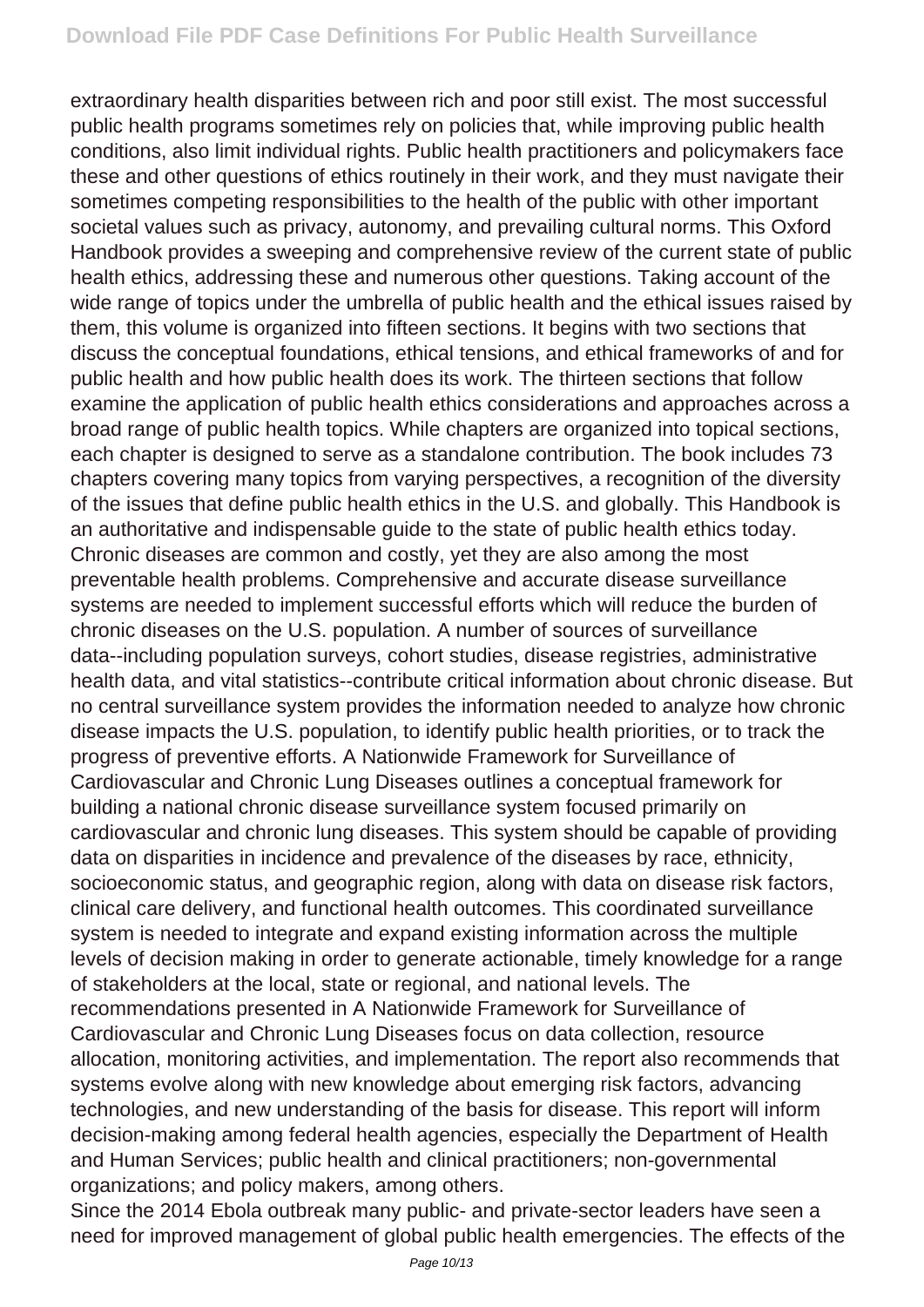Ebola epidemic go well beyond the three hardest-hit countries and beyond the health sector. Education, child protection, commerce, transportation, and human rights have all suffered. The consequences and lethality of Ebola have increased interest in coordinated global response to infectious threats, many of which could disrupt global health and commerce far more than the recent outbreak. In order to explore the potential for improving international management and response to outbreaks the National Academy of Medicine agreed to manage an international, independent, evidence-based, authoritative, multistakeholder expert commission. As part of this effort, the Institute of Medicine convened four workshops in summer of 2015. This commission report considers the evidence supplied by these workshops and offers conclusions and actionable recommendations to guide policy makers, international funders, civil society organizations, and the private sector.

Basic epidemiology provides an introduction to the core principles and methods of epidemiology, with a special emphasis on public health applications in developing countries. This edition includes chapters on the nature and uses of epidemiology; the epidemiological approach to defining and measuring the occurrence of health-related states in populations; the strengths and limitations of epidemiological study designs; and the role of epidemiology in evaluating the effectiveness and efficiency of health care. The book has a particular emphasis on modifiable environmental factors and encourages the application of epidemiology to the prevention of disease and the promotion of health, including environmental and occupational health.

Before new interventions can be used in disease control programmes, it is essential that they are carefully evaluated in "field trials", which may be complex and expensive undertakings. Descriptions of the detailed procedures and methods used in trials that have been conducted in the past have generally not been published. As a consequence, those planning such trials have few guidelines available and little access to previously accumulated knowledge. In this book the practical issues of trial design and conduct are discussed fully and in sufficient detail for the text to be used as a "toolbox" by field investigators. The toolbox has now been extensively tested through use of the first two editions and this third edition is a comprehensive revision, incorporating the many developments that have taken place with respect to trials since 1996 and involving more than 30 contributors. Most of the chapters have been extensively revised and 7 new chapters have been added.

Amid recent changes in global health, the public interest in travelers' safety has never been greater. For both international travelers and the health professionals who care for them, CDC Health Information for International Travel (more commonly known as The Yellow Book) is the definitive resource for preventing illness and injury in a globalized world. This 2016 edition offers the US government's most current health recommendations for travelers to international destinations, including disease risk maps, country-specific guidelines, and vaccine requirements and recommendations. The book also offers updated guidance for specific types of travel and travelers, including: Precautions for immunocompromised travelers and disabled travelers Guidance for the pregnant, last-minute, or resource-limited traveler Health considerations for newly arrived adoptees, immigrants, and refugees Advice for air crews, humanitarian aid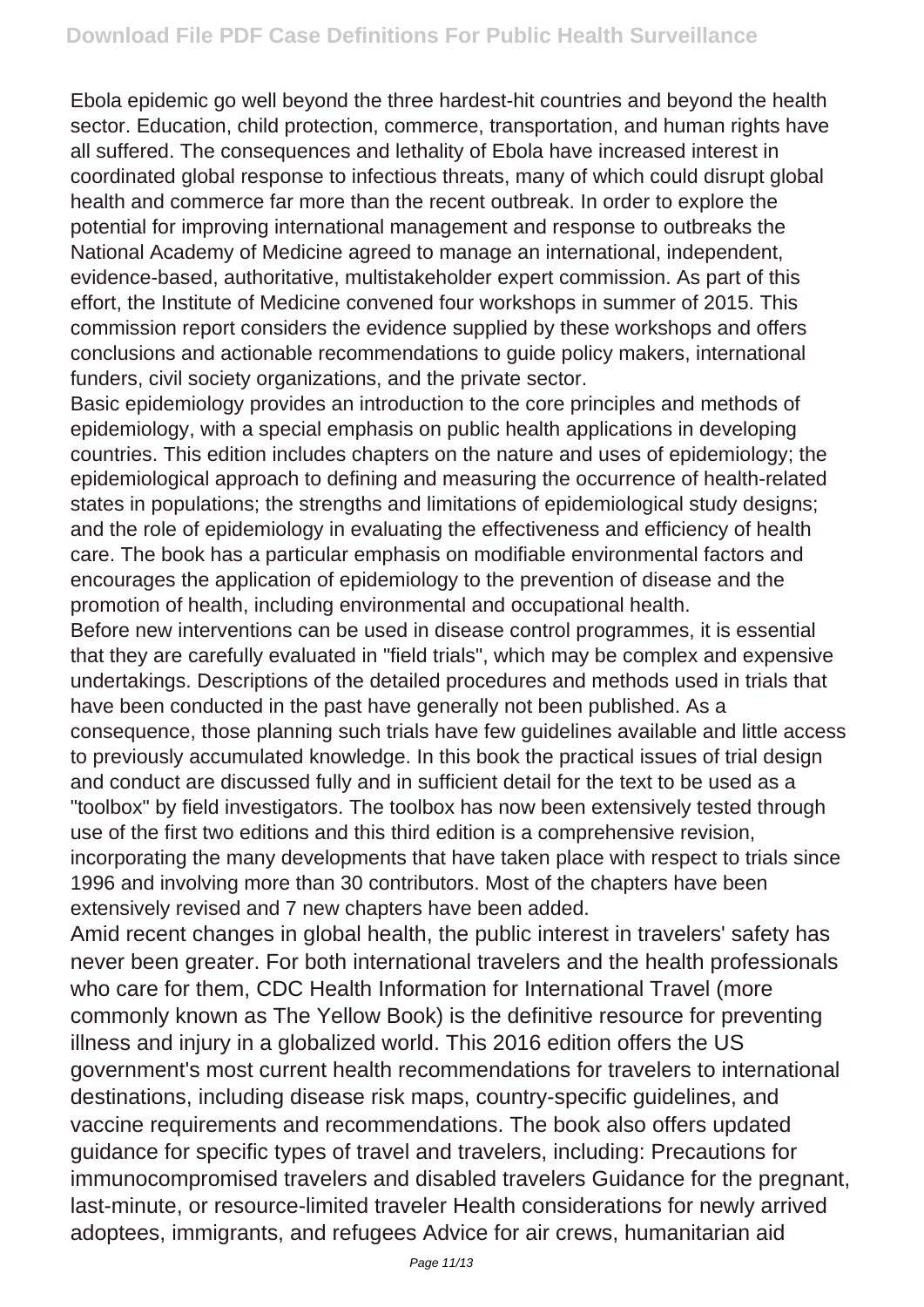workers, and health care workers traveling to provide care overseas Written by a team of experts at CDC on the forefront of travel medicine, The Yellow Book provides a user-friendly, vital resource for those in the business of keeping travelers healthy abroad.

Applies traditional epideiologic methods for determining disease etiology to the real-life applications of public health and health services research. This text contains a chapter on the development and use of systematic reviews and one on epidemiology and the law.

Featuring Engaging Podcasts Highlighting Major Public Health Case Studies in all 15 Chapters! Public Health: An Introduction to the Science and Practice of Population Health is a foundational textbook designed for students who are launching their public health studies and preparing for professions in the field. Our health is generated throughout our lives and by the world around us—by where we live, where we work, and who we interact with on a daily basis. This book, therefore, takes a unique approach to teach public health. It combines an eco-social framework with a life course perspective on population health to help the student understand how our experiences and context shape our health and how this informs the practice of public health. Written by leading public health educators, the textbook begins with the foundations—a history of public health and a discussion of the core values of health equity and disease prevention. An engaging survey of the eco-social framework and life course factors affecting health follows. The book concludes with a section dedicated to population health methods, implementation science, community engagement, advocacy, and health promotion. The book is illustrated throughout by cases that cross disciplines, that engage the student with issues of contemporary concern that are the remit of public health, and that offer systematic analyses that point toward solutions. With a focused approach to public health that guides the student through the causes of health—across levels and across stages in the life course—this groundbreaking, first-of-its-kind textbook integrates the core components of the field in clear and lucid language. Timely and relevant case studies, practical learning objectives, discussion questions in all chapters, numerous tables and illustrations throughout, chapter-based podcasts, and more make Public Health an innovative and lively platform for understanding the science of population health and the practice of public health. Key Features: A modern approach to the field that grounds the study of public health in life course and eco-social frameworks to better organize the science of population health and the practice of public health Explains the central role that prevention and health equity play in improving population health Features case studies that discuss contemporary issues affecting population health, including heart disease, Ebola, environmental exposures, gun violence, the opioid epidemic, health policy, and many more High volume of figures and tables to illustrate key points Includes a robust Instructor ancillary package with PowerPoints, an Instructor's Manual, test banks, discussion questions, and conversion guide